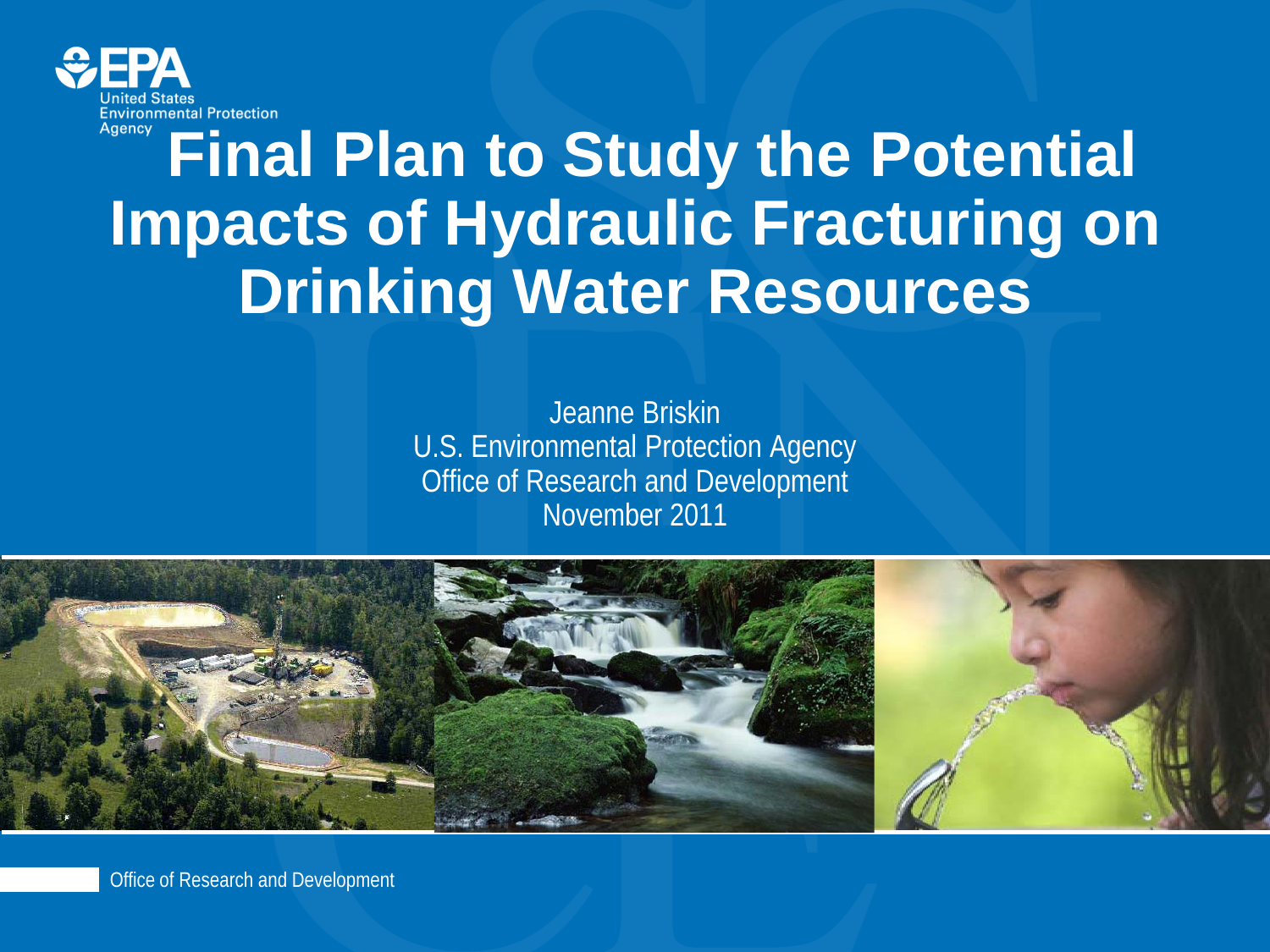



- To assess whether hydraulic fracturing can impact drinking water resources
- To identify driving factors that affect the severity and frequency of any impacts

*EPA's study plan focuses on the water cycle in hydraulic fracturing.*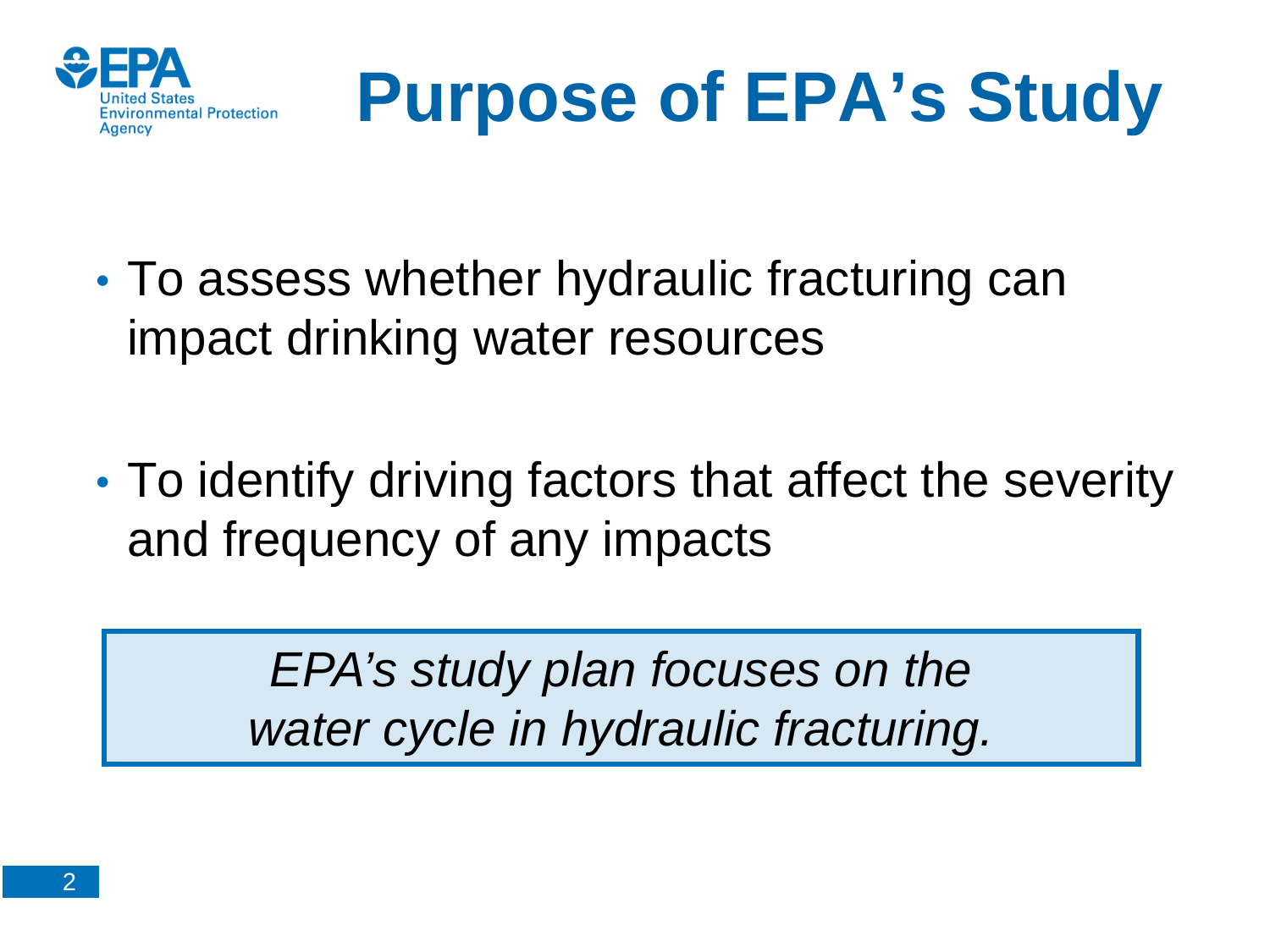

### **EPA is committed to using:**

*Best available science Transparent, peer-reviewed process Quality assurance principles Independent sources of information Consultation with others*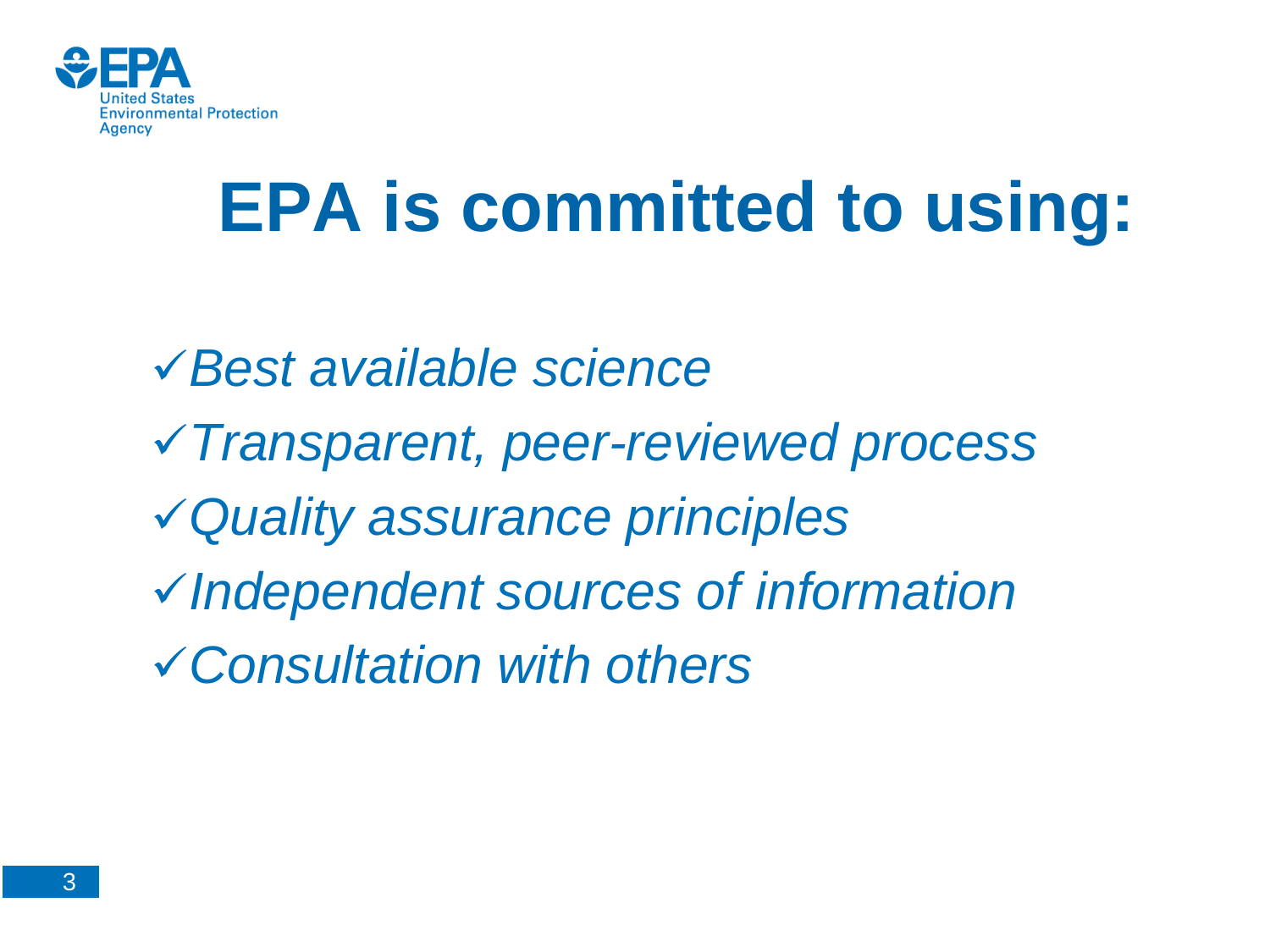

# **Study Plan Development**

- Extensive stakeholder input
- Federal agency review
- Science Advisory Board review
- Final study plan released November 3, 2011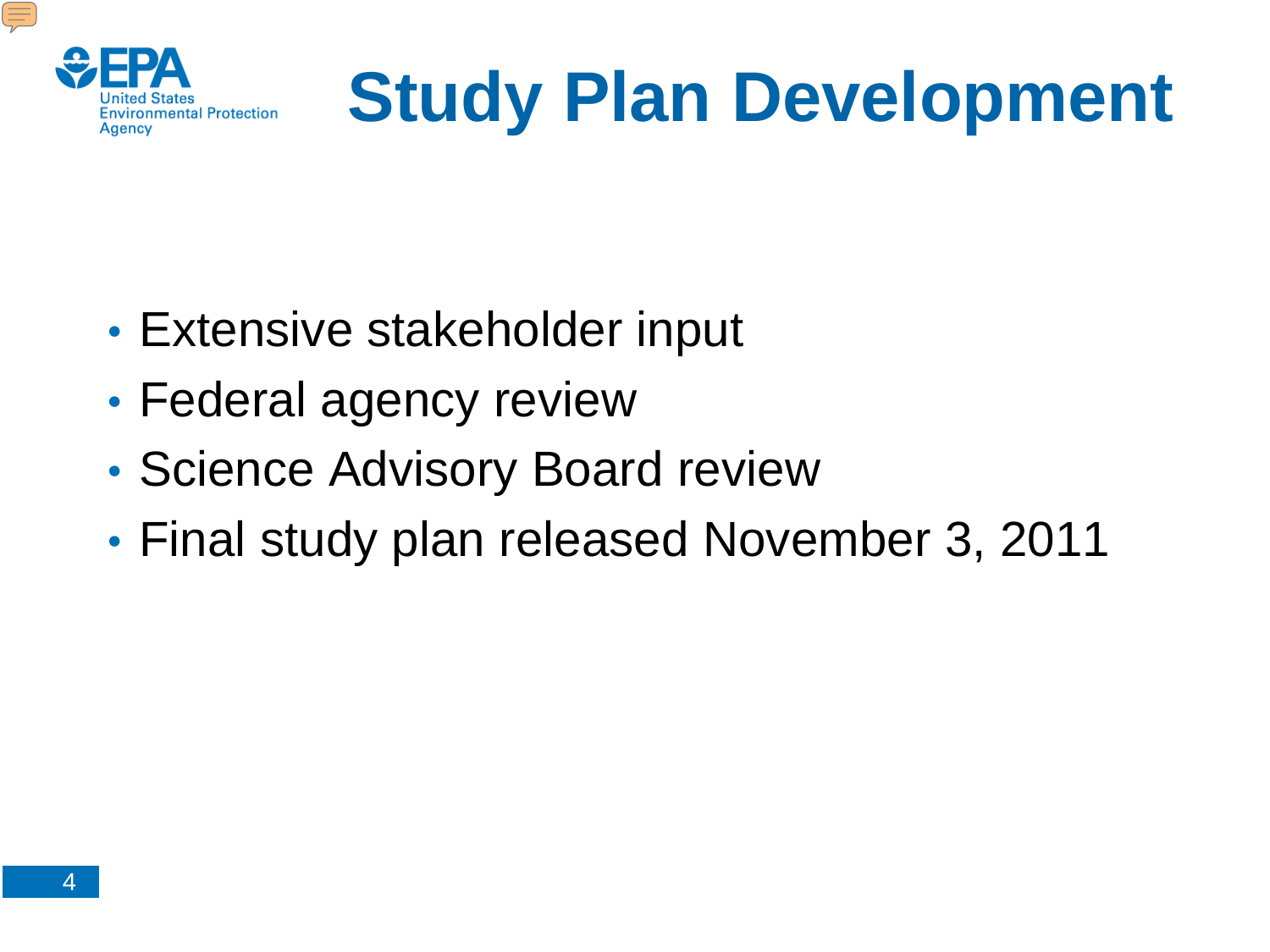

### **Science Advisory Board Peer Review**

- SAB found study plan to be "appropriate and comprehensive"
- Response to SAB recommendations:
	- –Core research questions and general approach are unchanged
	- –More focused research questions
	- –More detail about how questions will be addressed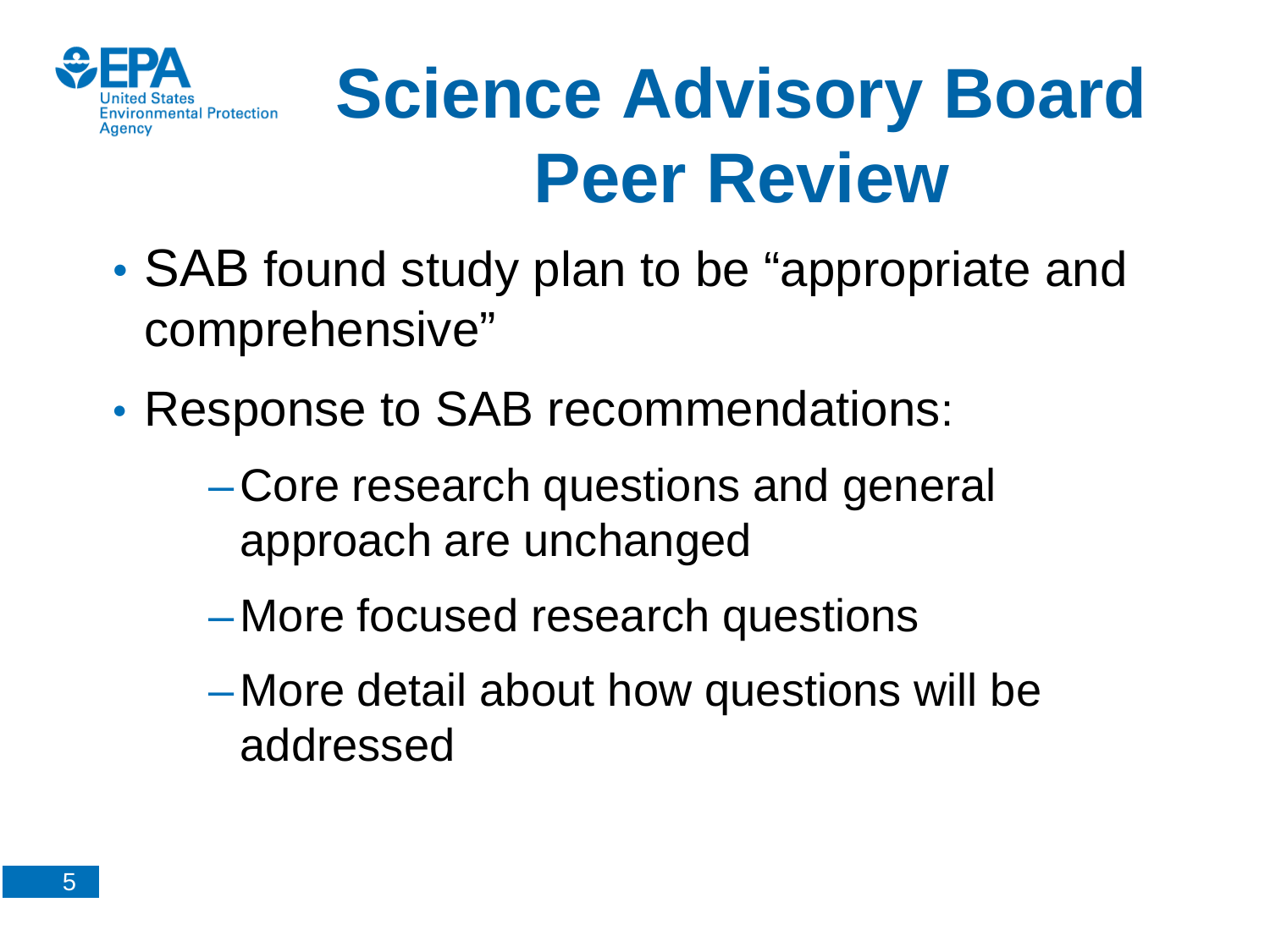

### **Water Cycle**

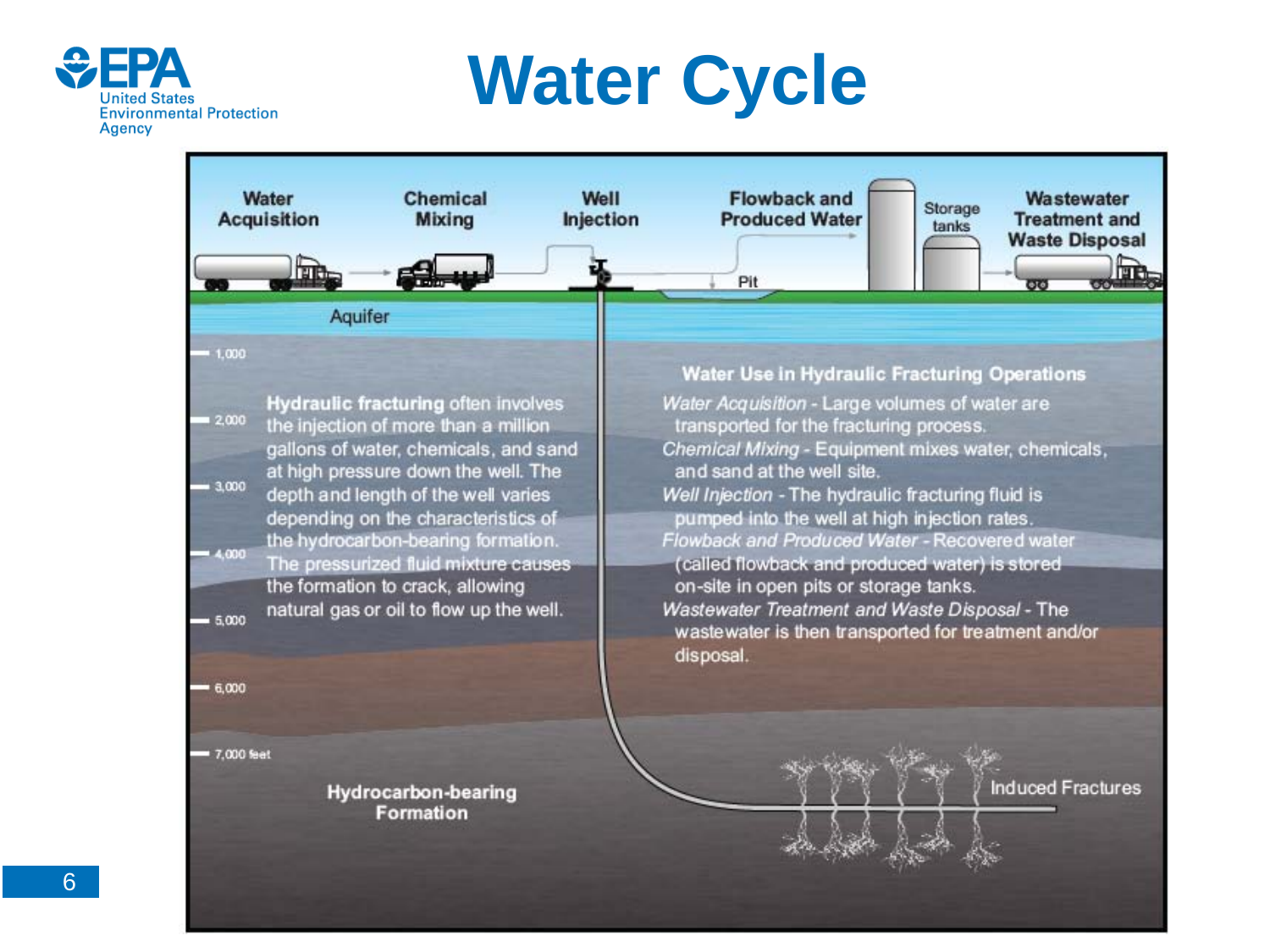

7

### **Research Questions**

**What are the potential impacts on drinking water resources of:**

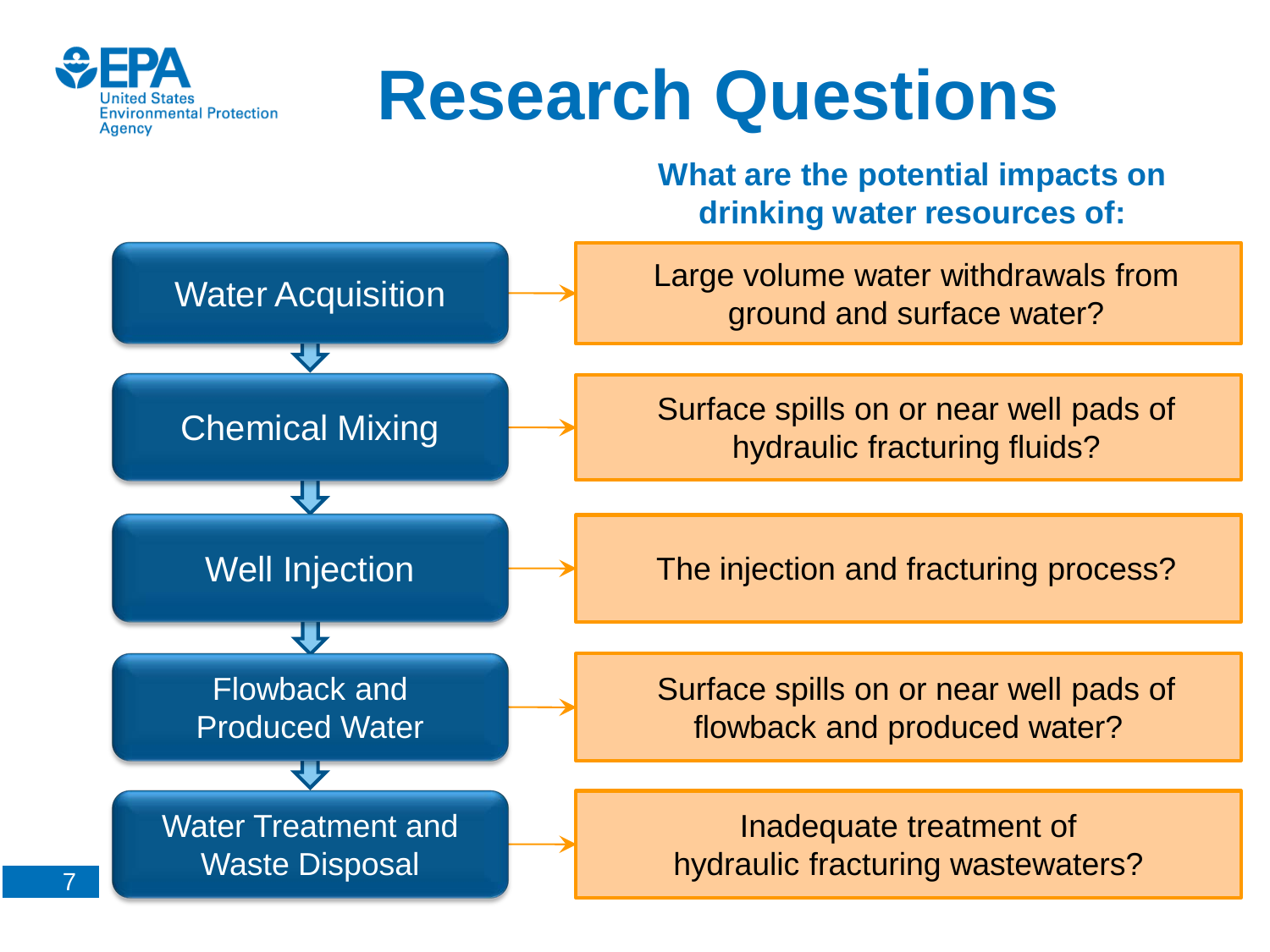

### **Research Approaches**

- Gather and analyze existing data
- Case studies
- Scenario evaluations
- Laboratory studies
- Toxicity assessments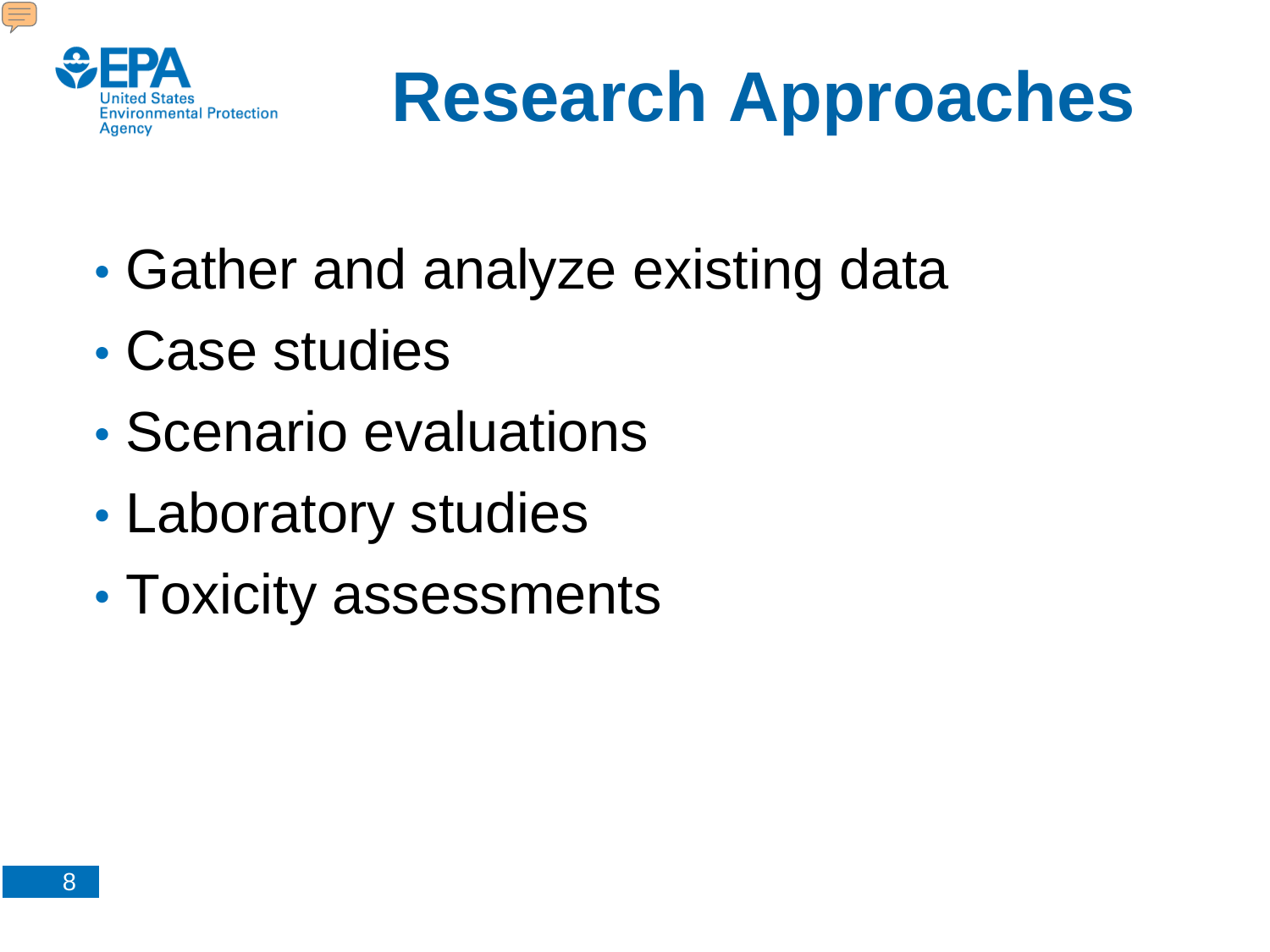

### **Analysis of Existing Data**

#### *Data sources include:*

- Peer-reviewed literature
- State and federal agencies
- Information requests from industry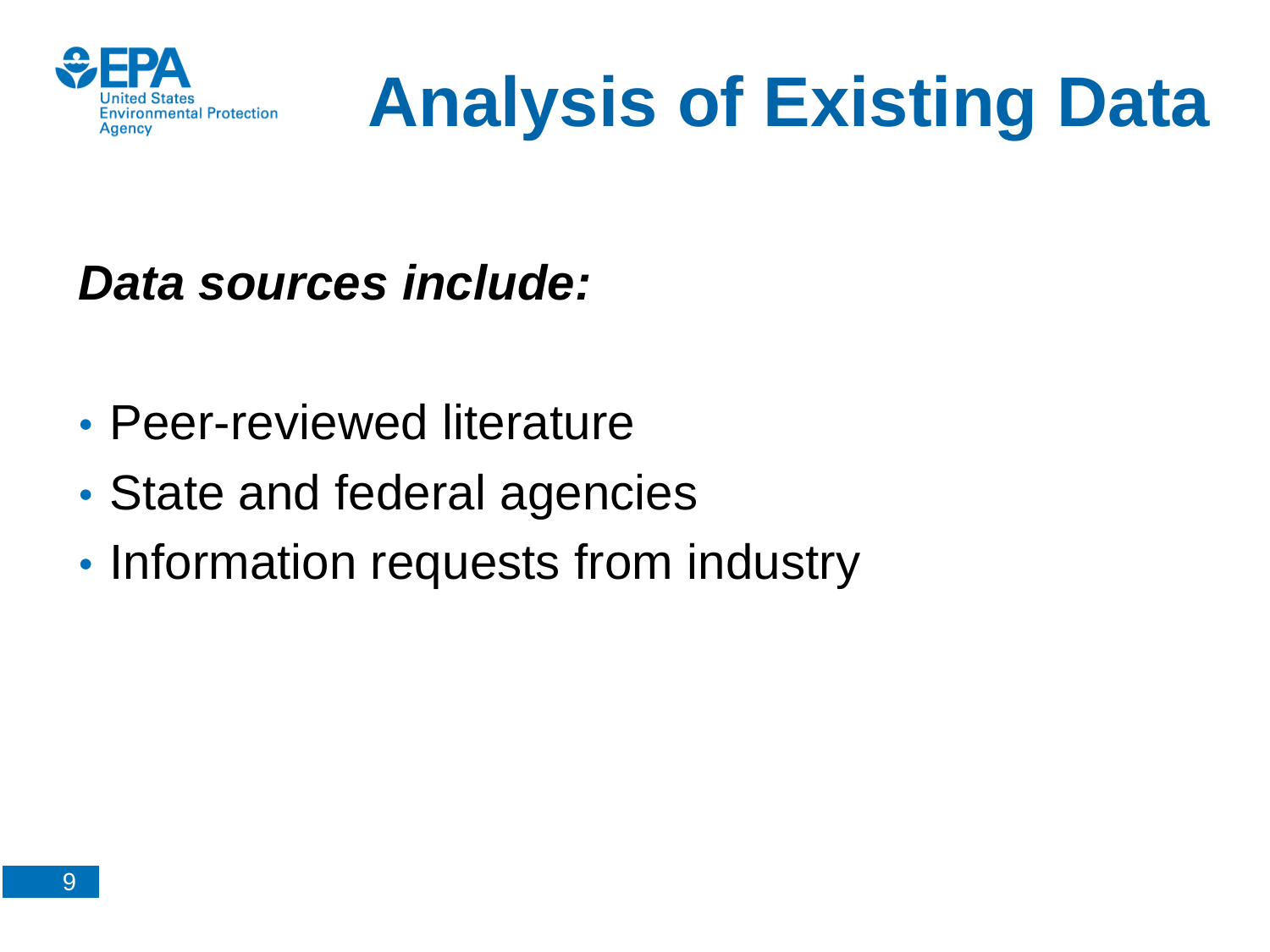

## **Analysis of Existing Data**

### *Data include:*

- Well locations, construction practices, and water use
- Chemicals in HF fluids, flowback, and produced water
- Standard operating procedures
- Frequency, severity, and causes of spills
- Treatment and disposal practices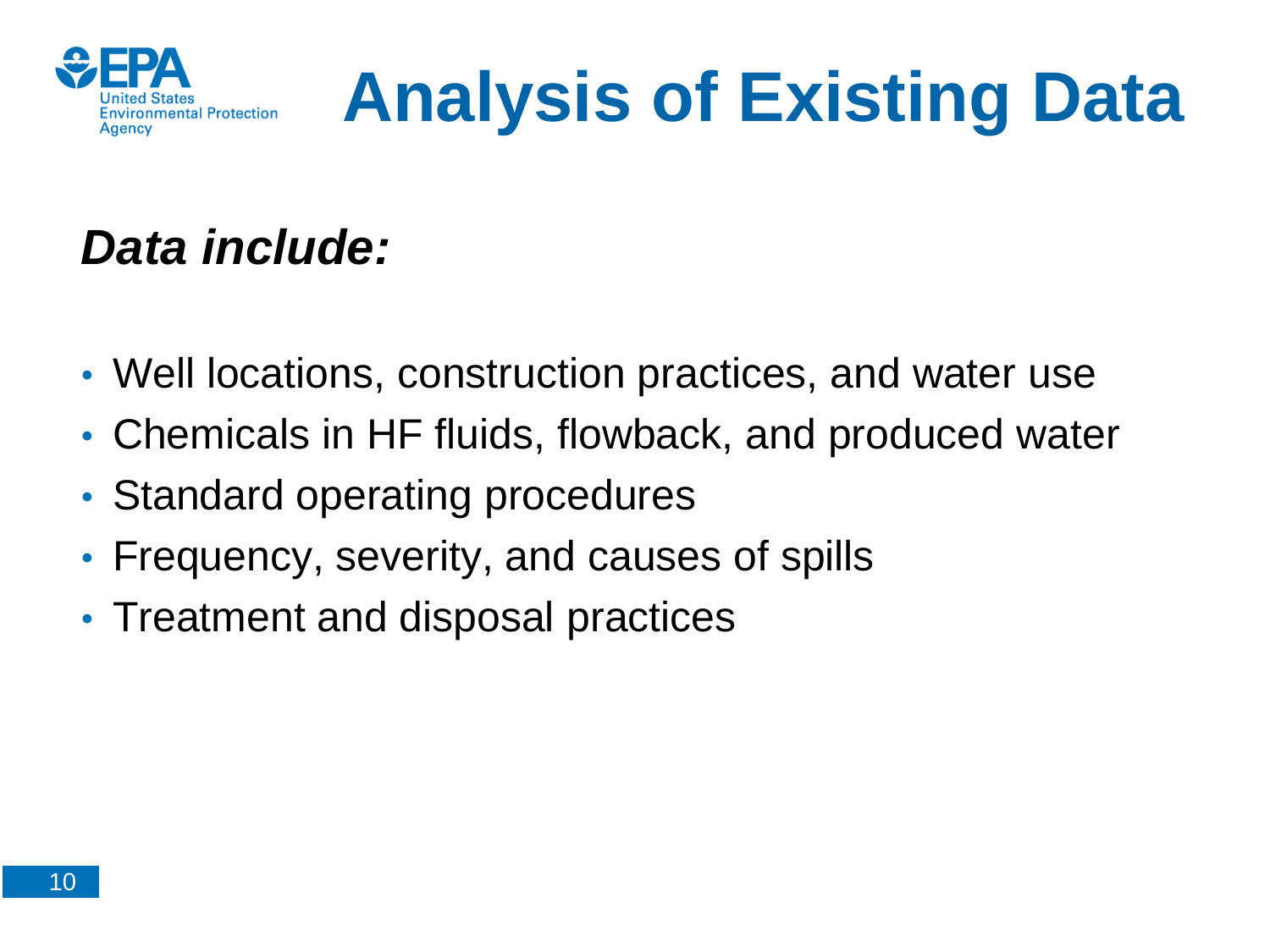

### **Selecting Case Study Locations**

- Site nomination through stakeholder outreach
- Site selection criteria included:
	- Applicability to and coverage of core research questions
	- Geologic, geographic, and hydrologic diversity
	- Potential human exposure
	- Ability to develop partnerships with stakeholders (prospective studies)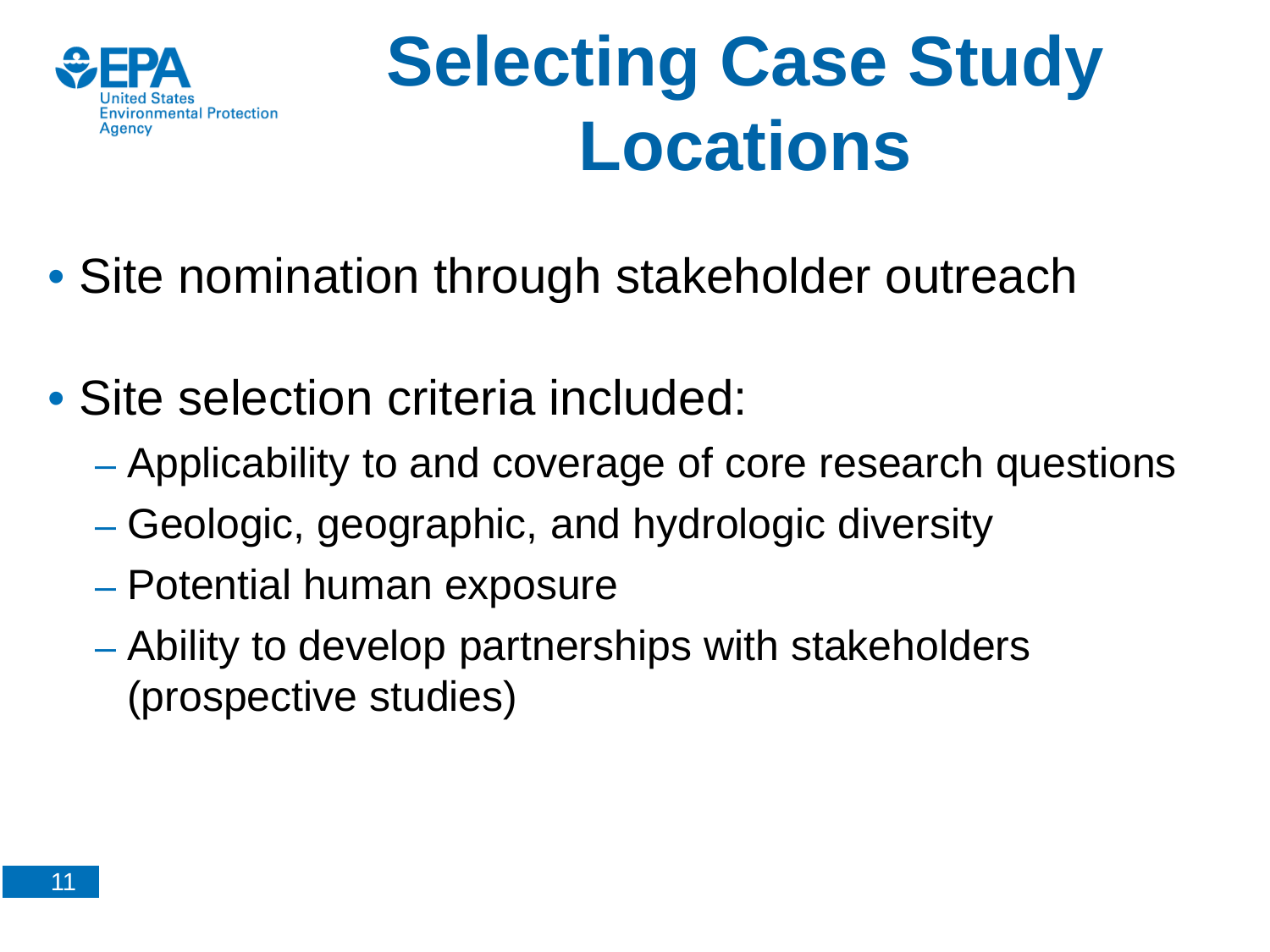

**Case Study Locations**

### **Prospective Case Studies**

Haynesville Shale – DeSoto Parish, LA Marcellus Shale – Washington County, PA

#### **Retrospective Case Studies**

Bakken Shale – Killdeer, Dunn County, ND Barnett Shale –Denton County, TX Marcellus Shale – Bradford and Susquehanna Counties, PA Marcellus Shale – Washington County, PA Raton Basin – CO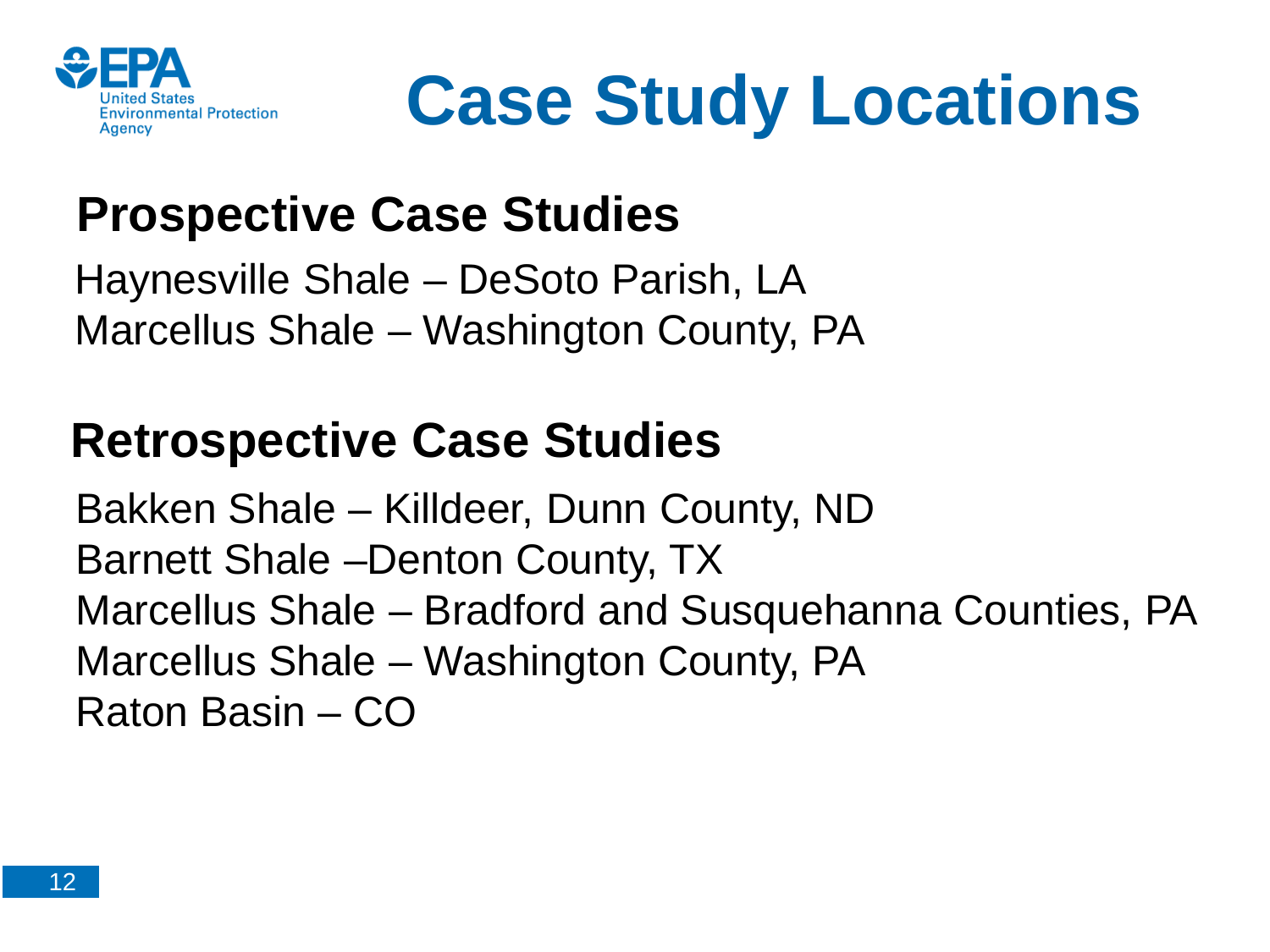

### **Retrospective Approach**

*Study of locations where hydraulic fracturing has already occurred*

- Determine whether drinking water resource is impacted
- If so, determine what factors may have contributed to the impacts
- Use a tiered study approach
	- Tier 1: Verify potential issue
	- Tier 2: Determine approach for detailed investigation
	- Tier 3: Conduct detailed investigation
	- Tier 4: Determine source(s) of any impacts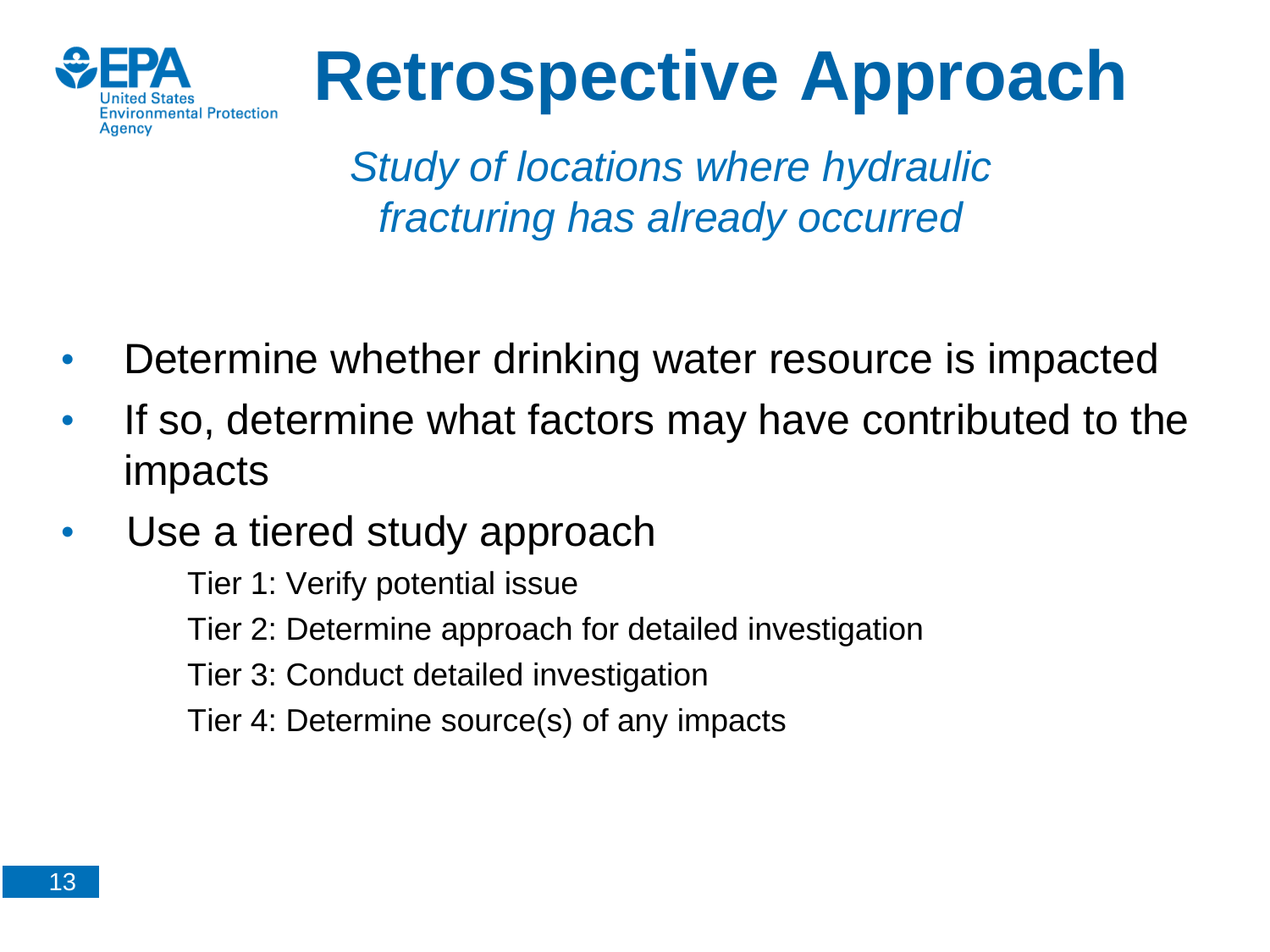

### **Prospective Approach**

*Collection of data prior to, during, and after hydraulic fracturing activities at new sites*

- Characterize pre- and post-fracturing conditions
- Improve understanding of potential impacts of hydraulic fracturing
- Use a tiered study approach

Tier 1: Collect existing data

Tier 2: Construct conceptual site model

Tier 3: Conduct field sampling

Tier 4: Determine impact(s), if any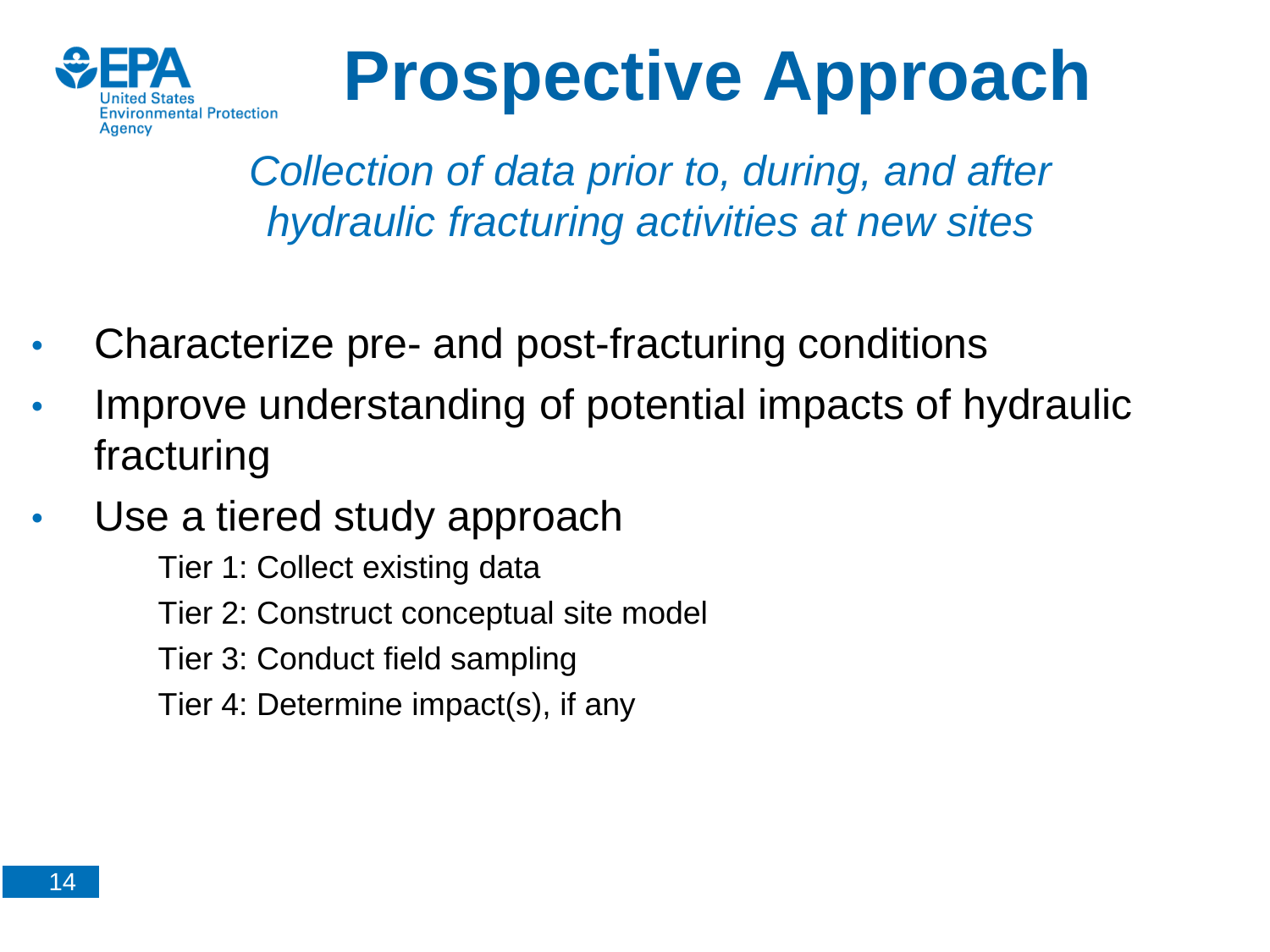

### **Evaluate Potential Scenarios for Water Impacts**

- Explore potential cumulative impacts from **water withdrawals**
- Model various failure scenarios to determine conditions under which **subsurface contaminant migration** may occur
- Explore potential cumulative impacts from **surface water disposal** of treated HF wastewater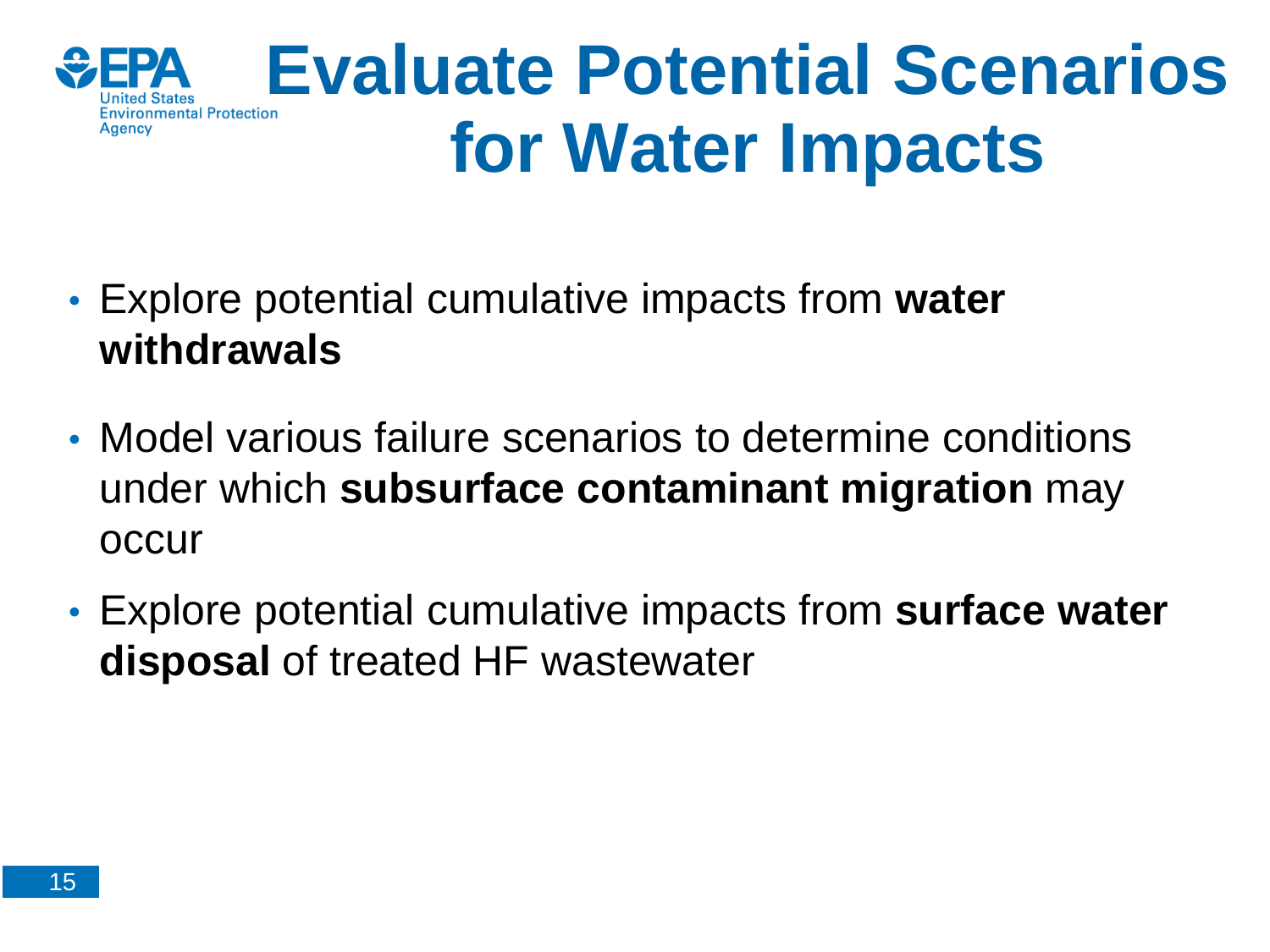

- Explore reactions between hydraulic fracturing fluids and shale
- Determine the effectiveness of HF wastewater treatment using conventional wastewater treatment technologies
- Assess potential for treated wastewater to impact drinking water resources
- Modify analytical methods, as necessary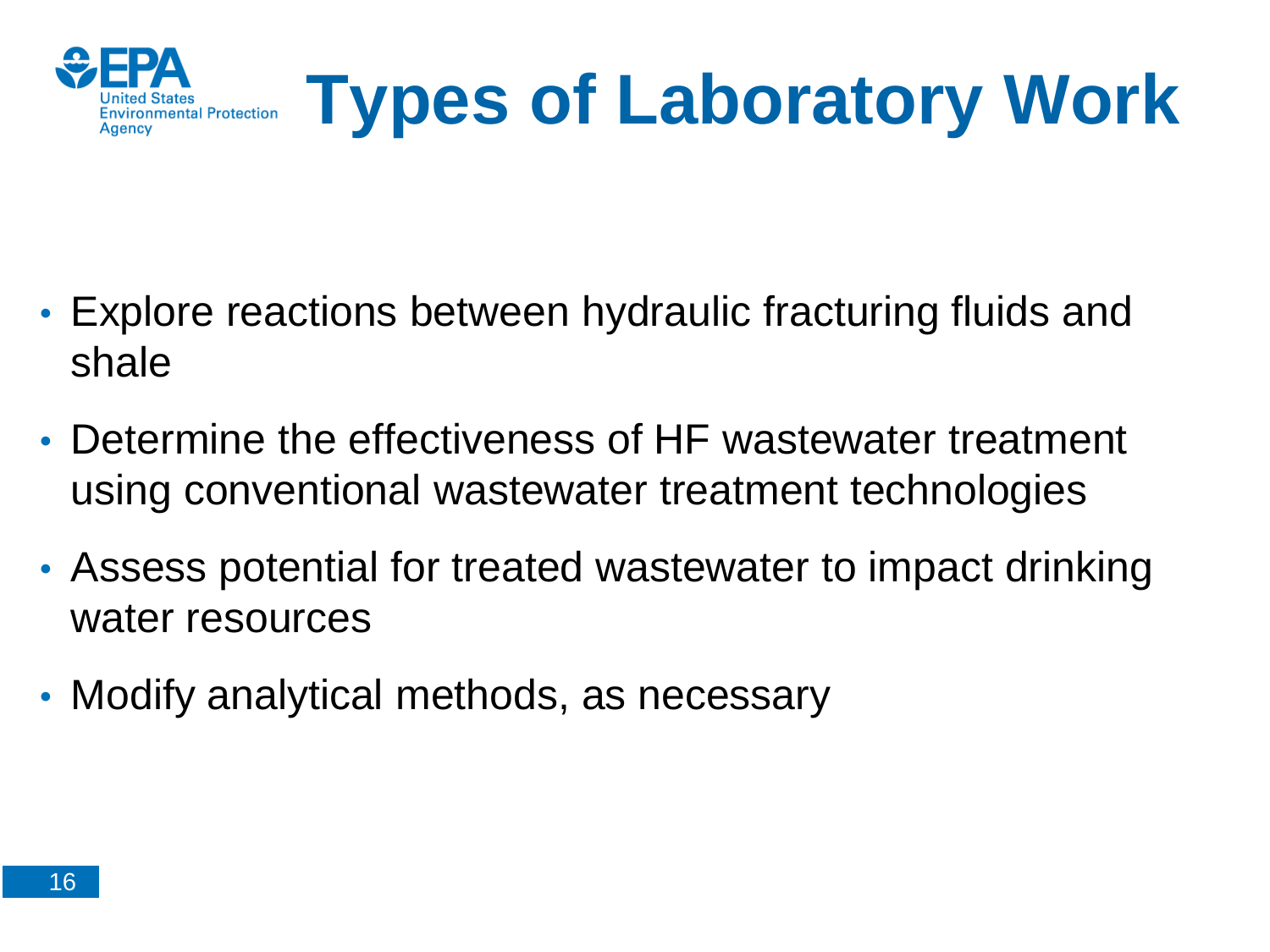

### **Toxicity Assessments**

*Focused on: Hydraulic fracturing fluids, wastewater, and naturally occurring substances in the subsurface*

- Summarize known chemical, physical, and toxicological properties
- Estimate chemical, physical, and toxicological properties using structure-activity relationships
- Screen chemicals for priority attention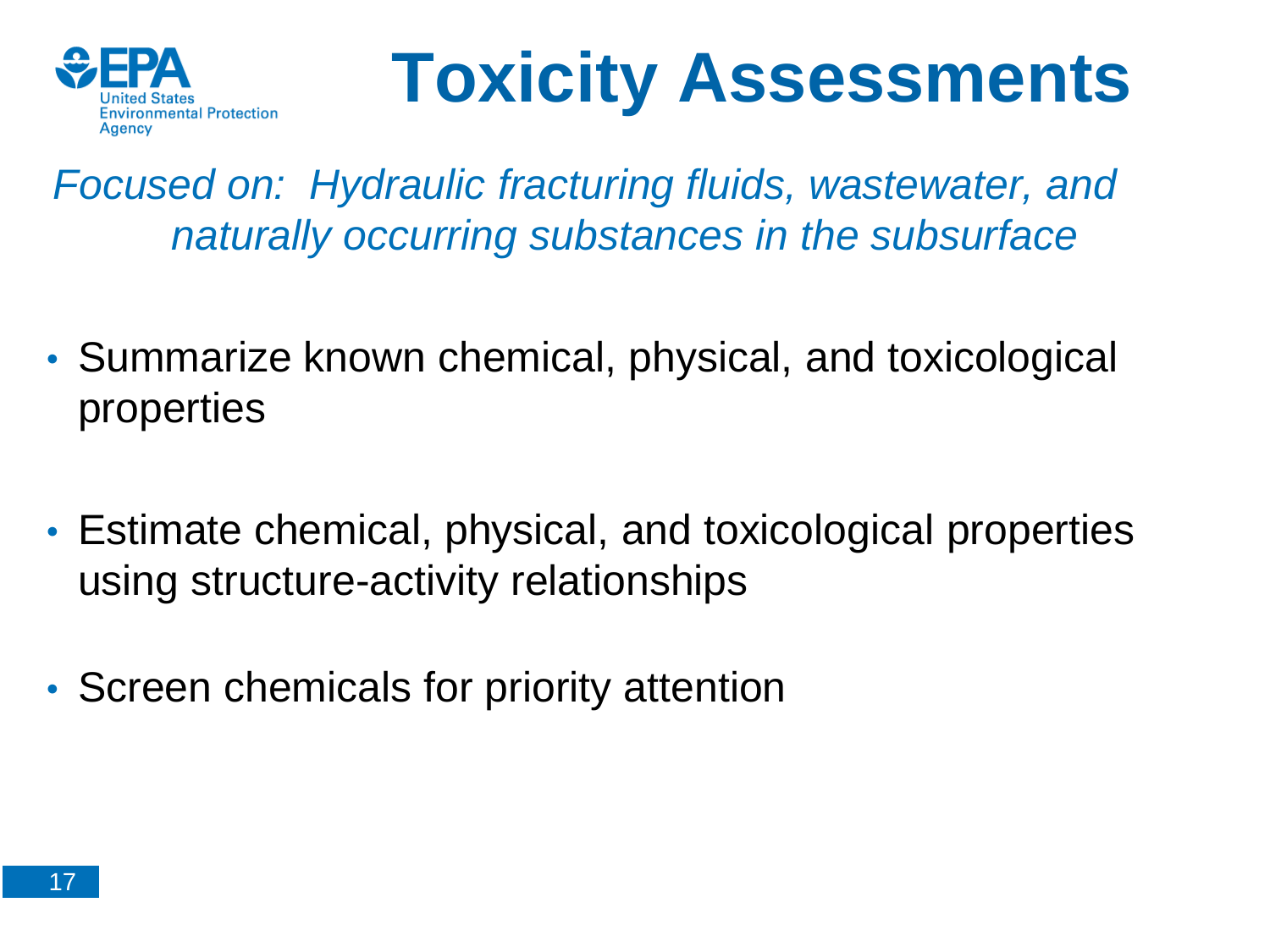

# **Reporting Results**

#### • 2012

- Analysis of existing data
- Retrospective case studies
- Scenario evaluations
- Laboratory studies

#### • 2014

- Analysis of existing data
- Retrospective and prospective case studies
- Scenario evaluations
- Laboratory studies
- Toxicity assessments

#### *See Figures 10 & 11 and Appendix A of study plan for details*